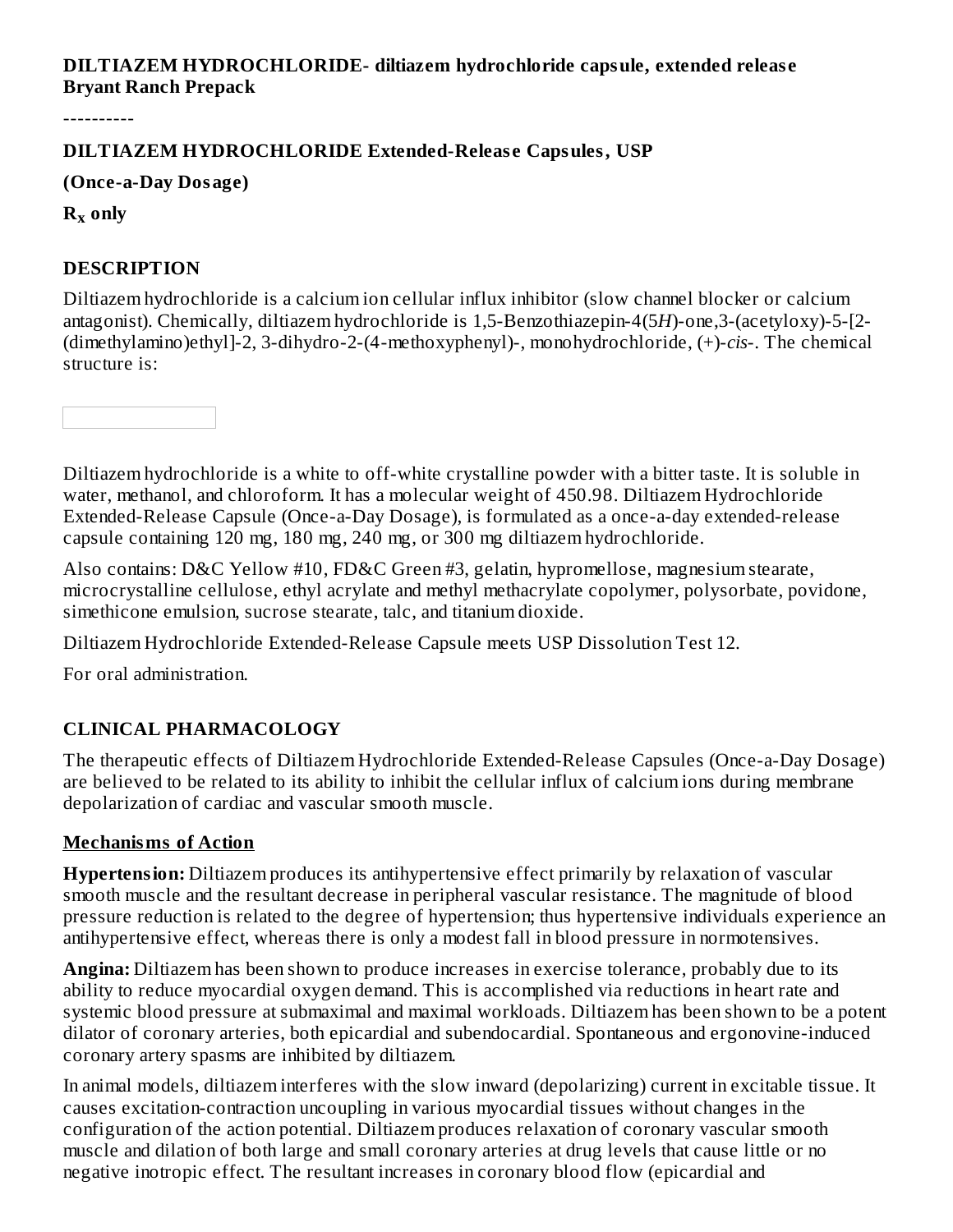subendocardial) occur in ischemic and nonischemic models and are accompanied by dose-dependent decreases in systemic blood pressure and decreases in peripheral resistance.

## **Hemodynamic and Electrophysiologic Effects**

Like other calcium channel antagonists, diltiazem decreases sinoatrial and atrioventricular conduction in isolated tissues and has a negative inotropic effect in isolated preparations. In the intact animal, prolongation of the AH interval can be seen at higher doses.

In man, diltiazem prevents spontaneous and ergonovine-provoked coronary artery spasm. It causes a decrease in peripheral vascular resistance and a modest fall in blood pressure in normotensive individuals and, in exercise tolerance studies in patients with ischemic heart disease, reduces the heart rate-blood pressure product for any given workload. Studies, primarily in patients with good ventricular function, have not revealed evidence of a negative inotropic effect; cardiac output, ejection fraction, and left ventricular end diastolic pressure have not been affected. Such data have no predictive value with respect to effects in patients with poor ventricular function, and increased heart failure has been reported in patients with preexisting impairment of ventricular function. There are few data on the interaction of diltiazem and beta-blockers in patients with poor ventricular function. Resting heart rate is usually slightly reduced by diltiazem.

In hypertensive patients, Diltiazem Hydrochloride Extended-Release produces antihypertensive effects both in the supine and standing positions. In a double-blind, parallel, dose-response study utilizing doses ranging from 90 to 540 mg once daily, Diltiazem Hydrochloride Extended-Release Capsules (Once-a-Day Dosage) lowered supine diastolic blood pressure in an apparent linear manner over the entire dose range studied. The changes in diastolic blood pressure, measured at trough, for placebo, 90 mg, 180 mg, 360 mg, and 540 mg were -2.9, -4.5, -6.1, -9.5, and -10.5 mm Hg, respectively. Postural hypotension is infrequently noted upon suddenly assuming an upright position. No reflex tachycardia is associated with the chronic anti-hypertensive effects. Diltiazem decreases vascular resistance, increases cardiac output (by increasing stroke volume), and produces a slight decrease or no change in heart rate. During dynamic exercise, increases in diastolic pressure are inhibited, while maximum achievable systolic pressure is usually reduced. Chronic therapy with diltiazem produces no change or an increase in plasma catecholamines. No increased activity of the renin-angiotensin-aldosterone axis has been observed. Diltiazem reduces the renal and peripheral effects of angiotensin II. Hypertensive animal models respond to diltiazem with reductions in blood pressure and increased urinary output and natriuresis without a change in urinary sodium/potassium ratio.

In a double-blind, parallel dose-response study of doses from 60 mg to 480 mg once daily, Diltiazem Hydrochloride Extended-Release capsules (Once-a-Day Dosage) increased time to termination of exercise in a linear manner over the entire dose range studied. The improvement in time to termination of exercise utilizing a Bruce exercise protocol, measured at trough, for placebo, 60 mg, 120 mg, 240 mg, 360 mg, and 480 mg was 29, 40, 56, 51, 69, and 68 seconds, respectively. As doses of Diltiazem Hydrochloride Extended-Release Capsules (Once-a-Day Dosage) were increased, overall angina frequency was decreased. Diltiazem Hydrochloride Extended-Release capsules (Once-a-Day Dosage), 180 mg once daily, or placebo was administered in a double-blind study to patients receiving concomitant treatment with long-acting nitrates and/or beta-blockers. A significant increase in time to termination of exercise and a significant decrease in overall angina frequency was observed. In this trial the overall frequency of adverse events in the Diltiazem Hydrochloride Extended-Release Capsules (Once-a-Day Dosage) treatment group was the same as the placebo group.

Intravenous diltiazem in doses of 20 mg prolongs AH conduction time and AV node functional and effective refractory periods by approximately 20%. In a study involving single oral doses of 300 mg of diltiazem hydrochloride in six normal volunteers, the average maximum PR prolongation was 14% with no instances of greater than first-degree AV block. Diltiazem-associated prolongation of the AH interval is not more pronounced in patients with first-degree heart block. In patients with sick sinus syndrome, diltiazem significantly prolongs sinus cycle length (up to 50% in some cases).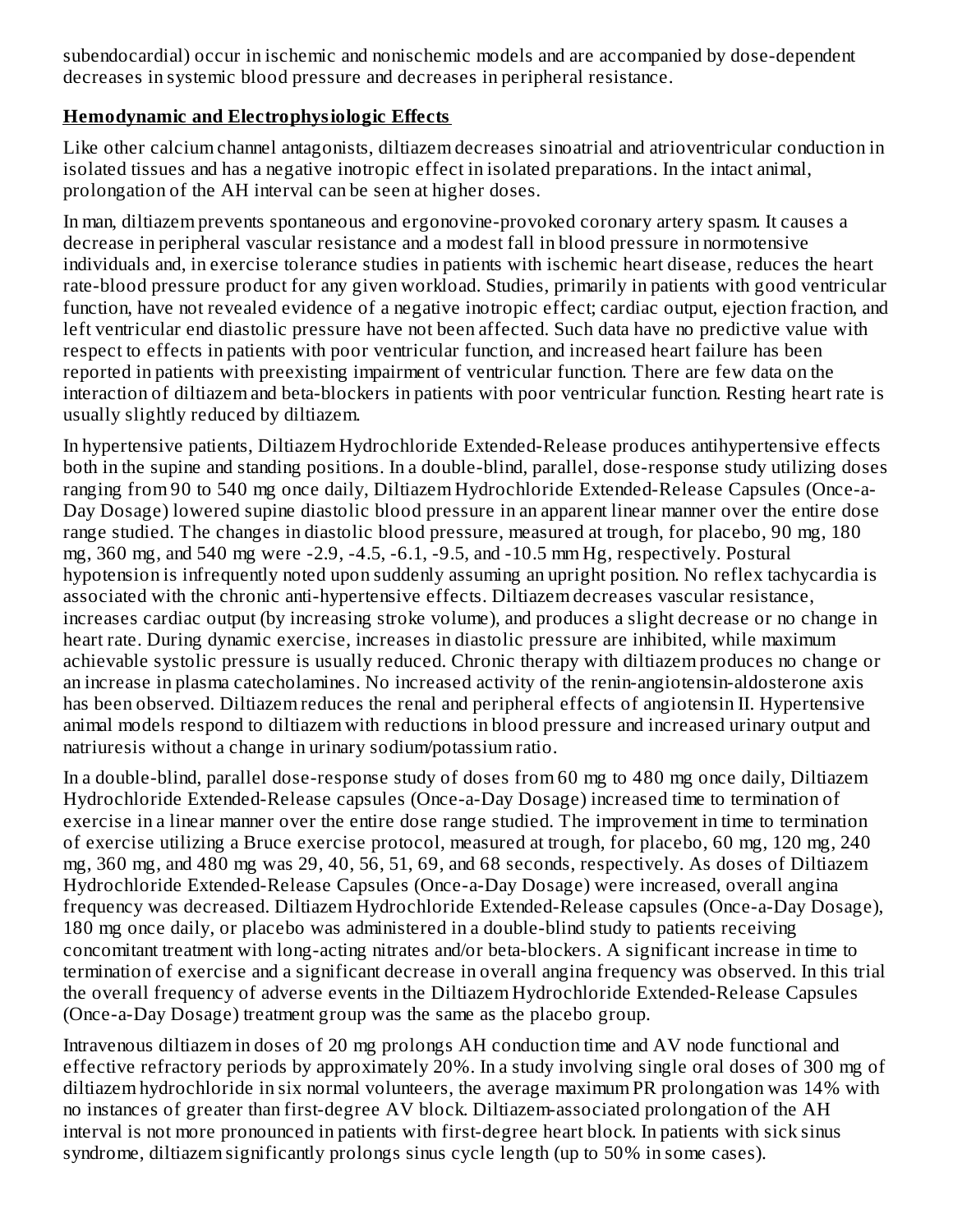Chronic oral administration of diltiazem hydrochloride to patients in doses of up to 540 mg/day has resulted in small increases in PR interval and on occasion produces abnormal prolongation (see **WARNINGS**).

# **Pharmacokinetics and Metabolism**

Diltiazem is well absorbed from the gastrointestinal tract and is subject to an extensive first-pass effect, giving an absolute bioavailability (compared to intravenous administration) of about 40%. Diltiazem undergoes extensive metabolism in which only 2% to 4% of the unchanged drug appears in the urine. Drugs which induce or inhibit hepatic microsomal enzymes may alter diltiazem disposition.

Total radioactivity measurement following short IV administration in healthy volunteers suggests the presence of other unidentified metabolites, which attain higher concentrations than those of diltiazem and are more slowly eliminated; half-life of total radioactivity is about 20 hours compared to 2 to 5 hours for diltiazem.

*In vitro* binding studies show diltiazem is 70% to 80% bound to plasma proteins. Competitive *in vitro* ligand binding studies have also shown diltiazem binding is not altered by therapeutic concentrations of digoxin, hydrochlorothiazide, phenylbutazone, propranolol, salicylic acid, or warfarin. The plasma elimination half-life following single or multiple drug administration is approximately 3.0 to 4.5 hours. Desacetyl diltiazem is also present in the plasma at levels of 10% to 20% of the parent drug and is 25% to 50% as potent as a coronary vasodilator as diltiazem. Minimum therapeutic plasma diltiazem concentrations appear to be in the range of 50 to 200 ng/mL. There is a departure from linearity when dose strengths are increased; the half-life is slightly increased with dose. A study that compared patients with normal hepatic function to patients with cirrhosis found an increase in half-life and a 69% increase in bioavailability in the hepatically impaired patients. A single study in nine patients with severely impaired renal function showed no difference in the pharmacokinetic profile of diltiazem compared to patients with normal renal function.

**Diltiazem Hydrochloride Extended-Releas e Capsules (Once-a-Day Dosage)**: When compared to a regimen of diltiazem hydrochloride tablets at steady-state, more than 95% of drug is absorbed from the Diltiazem Hydrochloride Extended-Release capsules formulation. A single 360 mg dose of the capsule results in detectable plasma levels within 2 hours and peak plasma levels between 10 and 14 hours; absorption occurs throughout the dosing interval. When Diltiazem Hydrochloride Extended-Release Capsules (Once-a-Day Dosage) were coadministered with a high fat content breakfast, the extent of diltiazem absorption was not affected. Dose-dumping does not occur. The apparent elimination half-life after single or multiple dosing is 5 to 8 hours. A departure from linearity similar to that seen with diltiazem hydrochloride tablets and Diltiazem Hydrochloride Extended-Release capsules is observed. As the dose of Diltiazem Hydrochloride Extended-Release Capsules (Once-a-Day Dosage) is increased from a daily dose of 120 mg to 240 mg, there is an increase in the area under the curve of 2.7 times. When the dose is increased from 240 mg to 360 mg, there is an increase in the area under the curve of 1.6 times.

In an *in vitro* dissolution study, the release rate of diltiazem from Diltiazem Hydrochloride Extended-Release capsules increased significantly as the alcohol percentage in the dissolution medium increased. The effect of alcohol on the release rate may lead to a change in the pharmacokinetics of diltiazem, such as a more rapid absorption and/or an increase in the systemic exposure of diltiazem (see **PRECAUTIONS, Drug Interactions**).

# **INDICATIONS AND USAGE**

Diltiazem Hydrochloride Extended-Release Capsules (Once-a-Day Dosage) are indicated for the treatment of hypertension. It may be used alone or in combination with other antihypertensive medications.

Diltiazem Hydrochloride Extended-Release Capsules (Once-a-Day Dosage) are indicated for the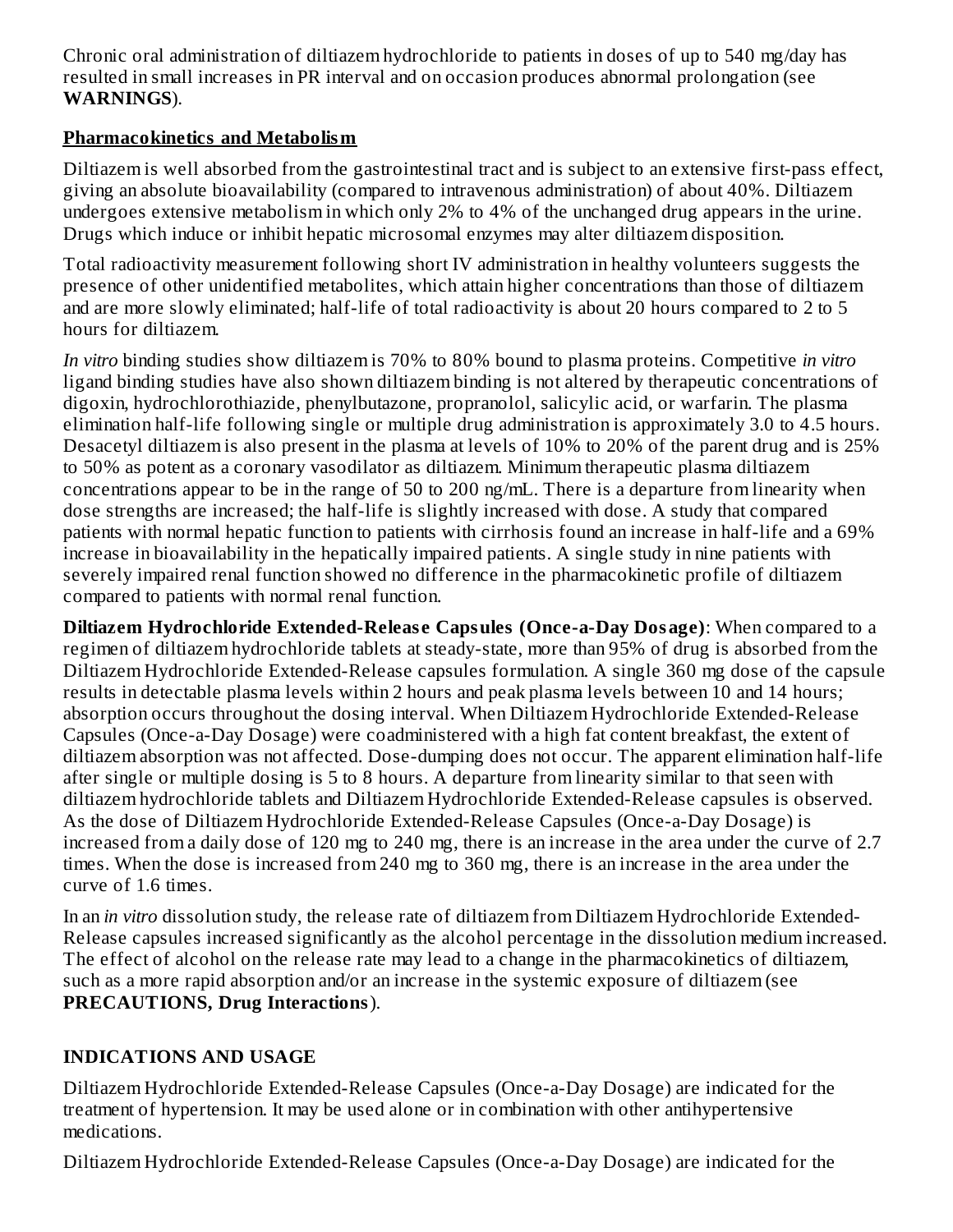management of chronic stable angina and angina due to coronary artery spasm.

### **CONTRAINDICATIONS**

Diltiazem is contraindicated in (1) patients with sick sinus syndrome except in the presence of a functioning ventricular pacemaker, (2) patients with second- or third-degree AV block except in the presence of a functioning ventricular pacemaker, (3) patients with hypotension (less than 90 mm Hg systolic), (4) patients who have demonstrated hypersensitivity to the drug, and (5) patients with acute myocardial infarction and pulmonary congestion documented by x-ray on admission.

## **WARNINGS**

**Cardiac Conduction**: Diltiazem prolongs AV node refractory periods without significantly prolonging sinus node recovery time, except in patients with sick sinus syndrome. This effect may rarely result in abnormally slow heart rates (particularly in patients with sick sinus syndrome) or second- or third-degree AV block (13 of 3290 patients or 0.40%). Concomitant use of diltiazem with beta-blockers or digitalis may result in additive effects on cardiac conduction. A patient with Prinzmetal's angina developed periods of asystole (2 to 5 seconds) after a single dose of 60 mg of diltiazem (see **ADVERSE REACTIONS**).

**Congestive Heart Failure**: Although diltiazem has a negative inotropic effect in isolated animal tissue preparations, hemodynamic studies in humans with normal ventricular function have not shown a reduction in cardiac index nor consistent negative effects on contractility (dP/dt). An acute study of oral diltiazem in patients with impaired ventricular function (ejection fraction 24% ± 6%) showed improvement in indices of ventricular function without significant decrease in contractile function (dP/dt). Worsening of congestive heart failure has been reported in patients with preexisting impairment of ventricular function. Experience with the use of diltiazem in combination with beta-blockers in patients with impaired ventricular function is limited. Caution should be exercised when using this combination.

**Hypotension:** Decreases in blood pressure associated with diltiazem therapy may occasionally result in symptomatic hypotension.

**Acute Hepatic Injury:** Mild elevations of transaminases with and without concomitant elevation in alkaline phosphatase and bilirubin have been observed in clinical studies. Such elevations were usually transient and frequently resolved even with continued diltiazem treatment. In rare instances, significant elevations in enzymes such as alkaline phosphatase, LDH, SGOT, SGPT, and other phenomena consistent with acute hepatic injury have been noted. These reactions tended to occur early after therapy initiation (1 to 8 weeks) and have been reversible upon discontinuation of drug therapy. The relationship to diltiazem is uncertain in some cases, but probable in some (see **PRECAUTIONS**).

### **PRECAUTIONS**

# **General**

Diltiazem hydrochloride is extensively metabolized by the liver and excreted by the kidneys and in bile. Laboratory parameters of renal and hepatic function should be monitored at regular intervals. In subacute and chronic dog and rat studies designed to produce toxicity, high doses of diltiazem were associated with hepatic damage. In special subacute hepatic studies, oral doses of 125 mg/kg and higher in rats were associated with histological changes in the liver which were reversible when the drug was discontinued. In dogs, doses of 20 mg/kg were also associated with hepatic changes; however, these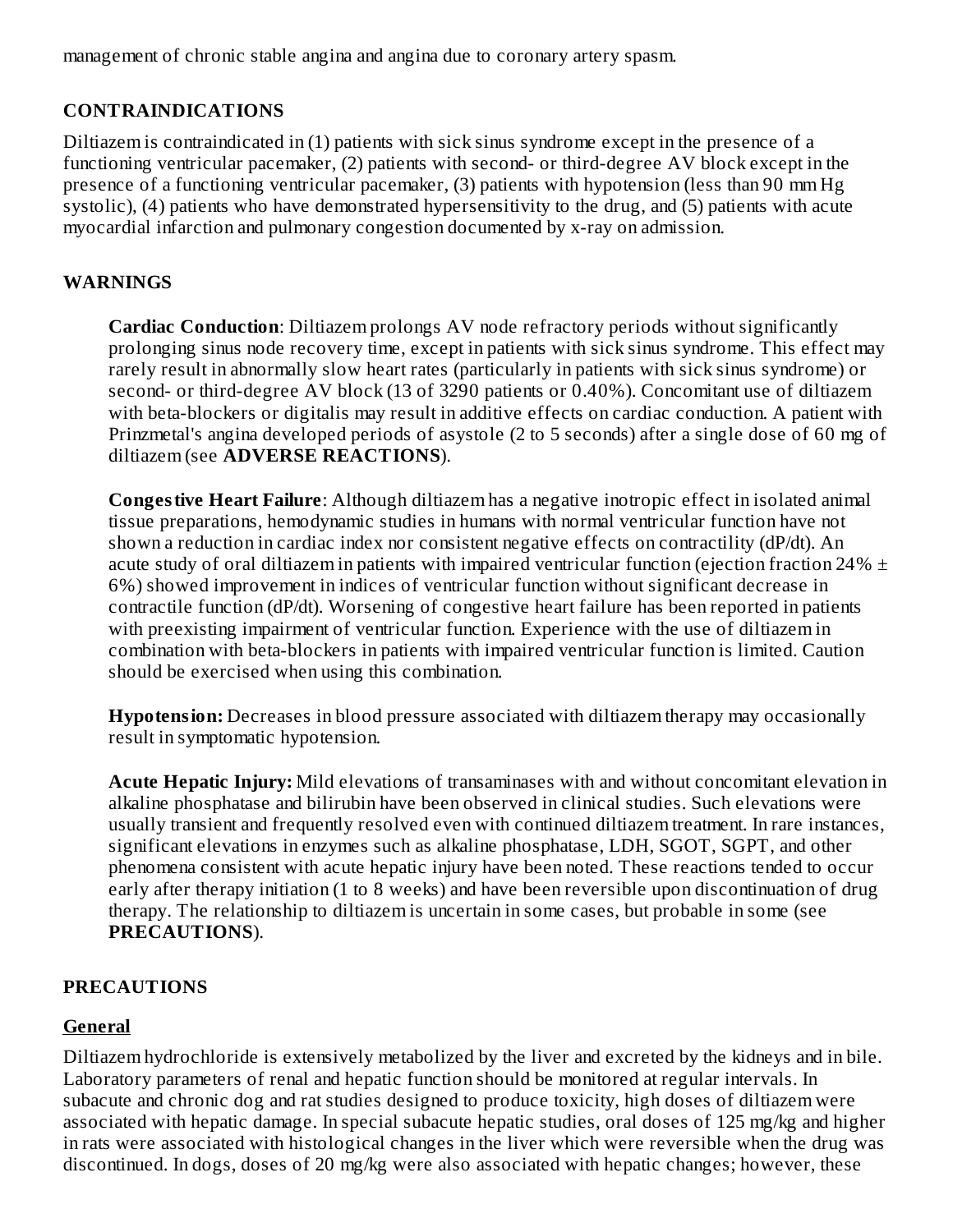changes were reversible with continued dosing.

Dermatological events (see **ADVERSE REACTIONS**) may be transient and may disappear despite continued use of diltiazem. However, skin eruptions progressing to erythema multiforme and/or exfoliative dermatitis have also been infrequently reported. Should a dermatologic reaction persist, the drug should be discontinued.

# **Drug Interactions**

Because of the potential for additive effects, slow titration is warranted in patients receiving diltiazem concomitantly with other agents known to affect cardiac contractility and/or conduction (see **WARNINGS**). Pharmacologic studies indicate that there may be additive effects in prolonging AV conduction when using beta-blockers or digitalis concomitantly with diltiazem (see **WARNINGS**).

Diltiazem is both a substrate and an inhibitor of the cytochrome P450 3A4 enzyme system. Other drugs that are specific substrates, inhibitors, or inducers of this enzyme system may have a significant impact on the efficacy and side effect profile of diltiazem. Patients taking other drugs that are substrates of CYP450 3A4, especially patients with renal and/or hepatic impairment, may require dosage adjustment when starting or stopping concomitantly administered diltiazem in order to maintain optimum therapeutic blood levels.

**Anesthetics:** The depression of cardiac contractility, conductivity, and automaticity as well as the vascular dilation associated with anesthetics may be potentiated by calcium channel blockers. When used concomitantly, titrate anesthetics and calcium blockers slowly.

**Benzodiazepines:** Studies showed that diltiazem increased the AUC of midazolam and triazolam by 3 to 4-fold and the  $\mathsf{C}_{\max}$  by 2-fold, compared to placebo. The elimination half-life of midazolam and triazolam also increased (1.5- to 2.5-fold) during coadministration with diltiazem. These pharmacokinetic effects seen during diltiazem coadministration can result in increased clinical effects (e.g., prolonged sedation) of both midazolam and triazolam.

**Beta-blockers:** Controlled and uncontrolled domestic studies suggest that concomitant use of diltiazem and beta-blockers is usually well tolerated, but available data are not sufficient to predict the effects of concomitant treatment in patients with left ventricular dysfunction or cardiac conduction abnormalities.

Administration of diltiazem hydrochloride concomitantly with propranolol in five normal volunteers resulted in increased propranolol levels in all subjects and bioavailability of propranolol was increased approximately 50%. *In vitro*, propranolol appears to be displaced from its binding sites by diltiazem. If combination therapy is initiated or withdrawn in conjunction with propranolol, an adjustment in the propranolol dose may be warranted (see **WARNINGS**).

**Buspirone:** In nine healthy subjects, diltiazem significantly increased the mean buspirone AUC 5.5-fold and  $\rm C_{max}$  4.1-fold compared to placebo. The  $\rm T_{1/2}$  and  $\rm T_{max}$  of buspirone were not significantly affected by diltiazem. Enhanced effects and increased toxicity of buspirone may be possible during concomitant administration with diltiazem. Subsequent dose adjustments may be necessary during coadministration, and should be based on clinical assessment.

**Carbamazepine:** Concomitant administration of diltiazem with carbamazepine has been reported to result in elevated serum levels of carbamazepine (40% to 72% increase), resulting in toxicity in some cases.

**Cimetidine:** A study in six healthy volunteers has shown a significant increase in peak diltiazem plasma levels (58%) and area under the curve (53%) after a 1-week course of cimetidine at 1200 mg per day and a single dose of diltiazem 60 mg. Ranitidine produced smaller, nonsignificant increases. The effect may be mediated by cimetidine's known inhibition of hepatic cytochrome P450, the enzyme system responsible for the first-pass metabolism of diltiazem. Patients currently receiving diltiazem therapy should be carefully monitored for a change in pharmacological effect when initiating and discontinuing therapy with cimetidine. An adjustment in the diltiazem dose may be warranted.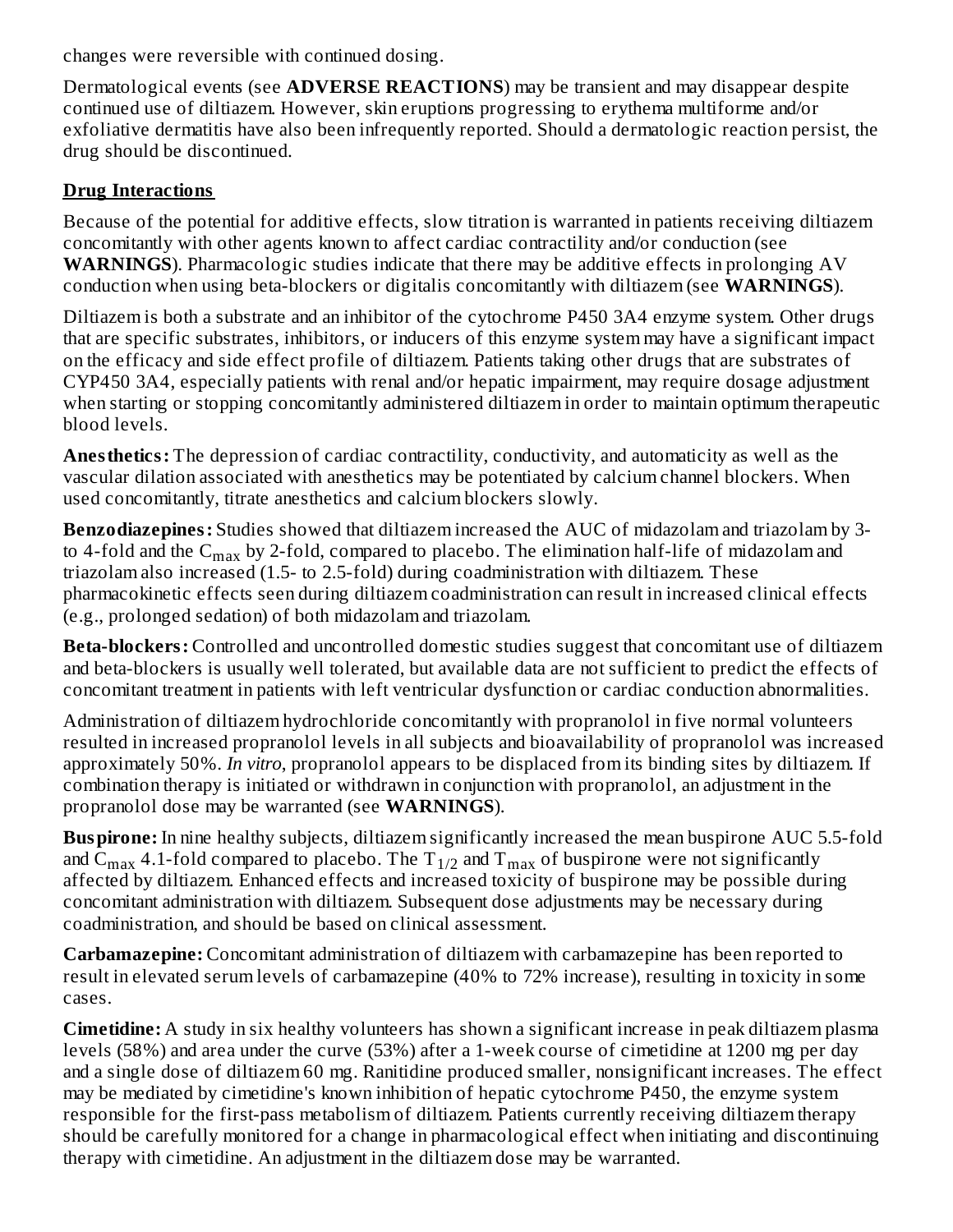**Clonidine:** Sinus bradycardia resulting in hospitalization and pacemaker insertion has been reported in association with the use of clonidine concurrently with diltiazem. Monitor heart rate in patients receiving concomitant diltiazem and clonidine.

**Cyclosporine:** A pharmacokinetic interaction between diltiazem and cyclosporine has been observed during studies involving renal and cardiac transplant patients. In renal and cardiac transplant recipients, a reduction of cyclosporine dose ranging from 15% to 48% was necessary to maintain cyclosporine trough concentrations similar to those seen prior to the addition of diltiazem. If these agents are to be administered concurrently, cyclosporine concentrations should be monitored, especially when diltiazem therapy is initiated, adjusted, or discontinued. The effect of cyclosporine on diltiazem plasma concentrations has not been evaluated.

**Digitalis:** Administration of diltiazem with digoxin in 24 healthy male subjects increased plasma digoxin concentrations approximately 20%. Another investigator found no increase in digoxin levels in 12 patients with coronary artery disease. Monitor digoxin levels be monitored when initiating, adjusting, and discontinuing diltiazem therapy to avoid possible over- or under- digitalization (see WARNINGS).

**Ivabradine:** Concurrent use of diltiazem increases exposure to ivabradine and may exacerbate bradycardia and conduction disturbances. Avoid concomitant use of ivabradine and diltiazem.

**Quinidine:** Diltiazem significantly increases the  $AUC_{(0\to\infty)}$  of quinidine by 51%, T<sub>1/2</sub> by 36%, and decreases its  $\rm CL_{oral}$  by 33%. Monitor for quinidine adverse effects and adjust the dose accordingly.

**Rifampin:** Coadministration of rifampin with diltiazem lowered the diltiazem plasma concentrations to undetectable levels. Avoid coadministration of diltiazem with rifampin or any known CYP3A4 inducer.

**Statins:** Diltiazem is an inhibitor of CYP3A4 and has been shown to increase significantly the AUC of some statins. The risk of myopathy and rhabdomyolysis with statins metabolized by CYP3A4 may be increased with concomitant use of diltiazem. When possible, use a non-CYP3A4-metabolized statin together with diltiazem; otherwise, monitor for signs and symptoms of any statin-related adverse events, and adjust the doses accordingly.

In a healthy volunteer crossover study ( $N=10$ ), coadministration of a single 20 mg dose of simvastatin at the end of a 14 day-regimen with 120 mg BID diltiazem SR resulted in a 5-fold increase in mean simvastatin AUC versus simvastatin alone. Subjects with increased average steady-state exposures of diltiazem showed a greater fold increase in simvastatin exposure. Computer-based simulations showed that at a daily dose of 480 mg of diltiazem, an 8- to 9-fold mean increase in simvastatin AUC can be expected. If coadministration of simvastatin with diltiazem is required, limit the daily doses of simvastatin to 10 mg and diltiazem to 240 mg.

In a ten-subject randomized, open-label, 4-way crossover study, coadministration of diltiazem (120 mg BID diltiazem SR for 2 weeks) with a single 20 mg dose of lovastatin resulted in 3- to 4-fold increase in mean lovastatin AUC and  $\mathsf{C_{max}}$  versus lovastatin alone. In the same study, there was no significant change in 20 mg single dose pravastatin AUC and  $\mathsf{C}_{\max}$  during diltiazem coadministration. Diltiazem plasma levels were not significantly affected by lovastatin or pravastatin.

**Alcohol:** Alcohol increases the rate at which Diltiazem Hydrochloride Extended-Release capsules release diltiazem *in vitro*. This effect may lead to more rapid absorption and an increase in the systemic exposure of diltiazem, and associated dose-related adverse reactions. Avoid consumption of alcohol with Diltiazem Hydrochloride Extended-Release capsules (see **CLINICAL PHARMACOLOGY**).

# **Carcinogenesis, Mutagenesis, Impairment of Fertility**

A 24-month study in rats at oral dosage levels of up to 100 mg/kg/day and a 21-month study in mice at oral dosage levels of up to 30 mg/kg/day showed no evidence of carcinogenicity. There was also no mutagenic response *in vitro* or *in vivo* in mammalian cell assays or *in vitro* in bacteria. No evidence of impaired fertility was observed in a study performed in male and female rats at oral dosages of up to 100 mg/kg/day.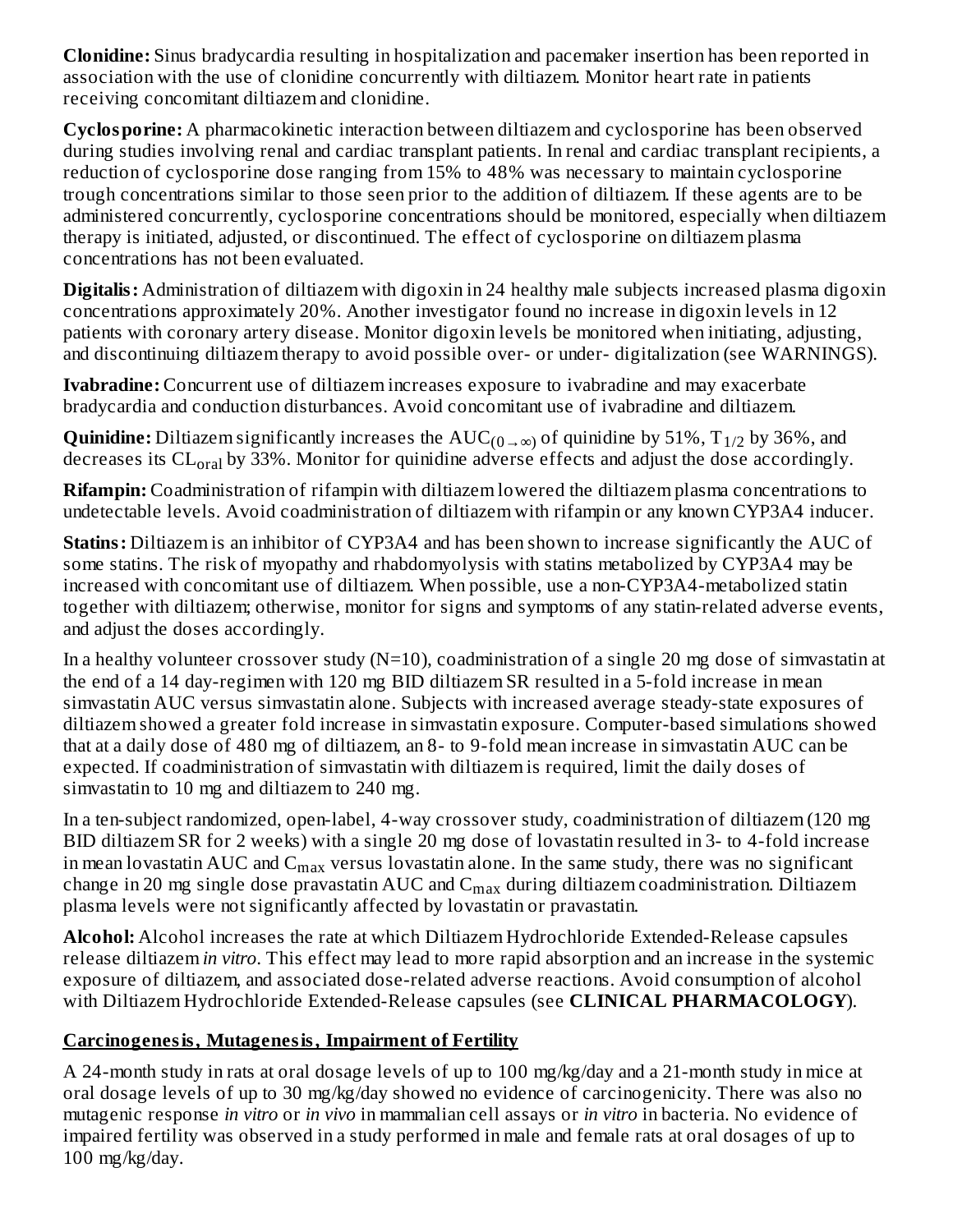## **Pregnancy**

Reproduction studies have been conducted in mice, rats, and rabbits. Administration of doses ranging from five to ten times greater (on a mg/kg basis) than the daily recommended therapeutic dose has resulted in embryo and fetal lethality. These doses, in some studies, have been reported to cause skeletal abnormalities. In the perinatal/postnatal studies, there was an increased incidence of stillbirths at doses of 20 times the human dose or greater.

There are no well-controlled studies in pregnant women; therefore, use diltiazem in pregnant women only if the potential benefit justifies the potential risk to the fetus.

## **Nursing Mothers**

Diltiazem is excreted in human milk. One report suggests that concentrations in breast milk may approximate serum levels. If use of diltiazem is deemed essential, an alternative method of infant feeding should be instituted.

# **Pediatric Us e**

Safety and effectiveness in pediatric patients have not been established.

# **Geriatric Us e**

Clinical studies of diltiazem did not include sufficient numbers of subjects aged 65 and over to determine whether they respond differently from younger subjects. Other reported clinical experience has not identified differences in responses between the elderly and younger patients. In general, dose selection for an elderly patient should be cautious, usually starting at the low end of the dosing range, reflecting the greater frequency of decreased hepatic, renal, or cardiac function, and of concomitant disease or other drug therapy.

# **ADVERSE REACTIONS**

Serious adverse reactions have been rare in studies carried out to date, but it should be recognized that patients with impaired ventricular function and cardiac conduction abnormalities have usually been excluded from these studies.

The following table presents the most common adverse reactions reported in placebo-controlled angina and hypertension trials in patients receiving Diltiazem Hydrochloride Extended-Release Capsules (Once-a-Day Dosage) up to 360 mg with rates in placebo patients shown for comparison.

| Diltiazem Hydrochloride<br><b>Extended-Release capsules (Once-a-Day)</b><br><b>Placebo-Controlled Angina and Hypertension Trials Combined</b> |                                                    |                |  |  |
|-----------------------------------------------------------------------------------------------------------------------------------------------|----------------------------------------------------|----------------|--|--|
| <b>Adverse Reactions</b>                                                                                                                      | Diltiazem Hydrochloride<br><b>Extended-Release</b> | <b>Placebo</b> |  |  |
|                                                                                                                                               | capsules                                           | (Once-a-Day)   |  |  |
|                                                                                                                                               | (Once-a-Day)                                       | $(n=301)$      |  |  |
|                                                                                                                                               | $(n=607)$                                          |                |  |  |
| Headache                                                                                                                                      | 5.4%                                               | 5.0%           |  |  |
| <b>Dizziness</b>                                                                                                                              | 3.0%                                               | 3.0%           |  |  |
| <b>Bradycardia</b>                                                                                                                            | 3.3%                                               | 1.3%           |  |  |
| <b>AV Block First Degree</b>                                                                                                                  | 3.3%                                               | $0.0\%$        |  |  |
| Edema                                                                                                                                         | 2.6%                                               | 1.3%           |  |  |
| Asthenia                                                                                                                                      | 1.8%                                               | 1.7%           |  |  |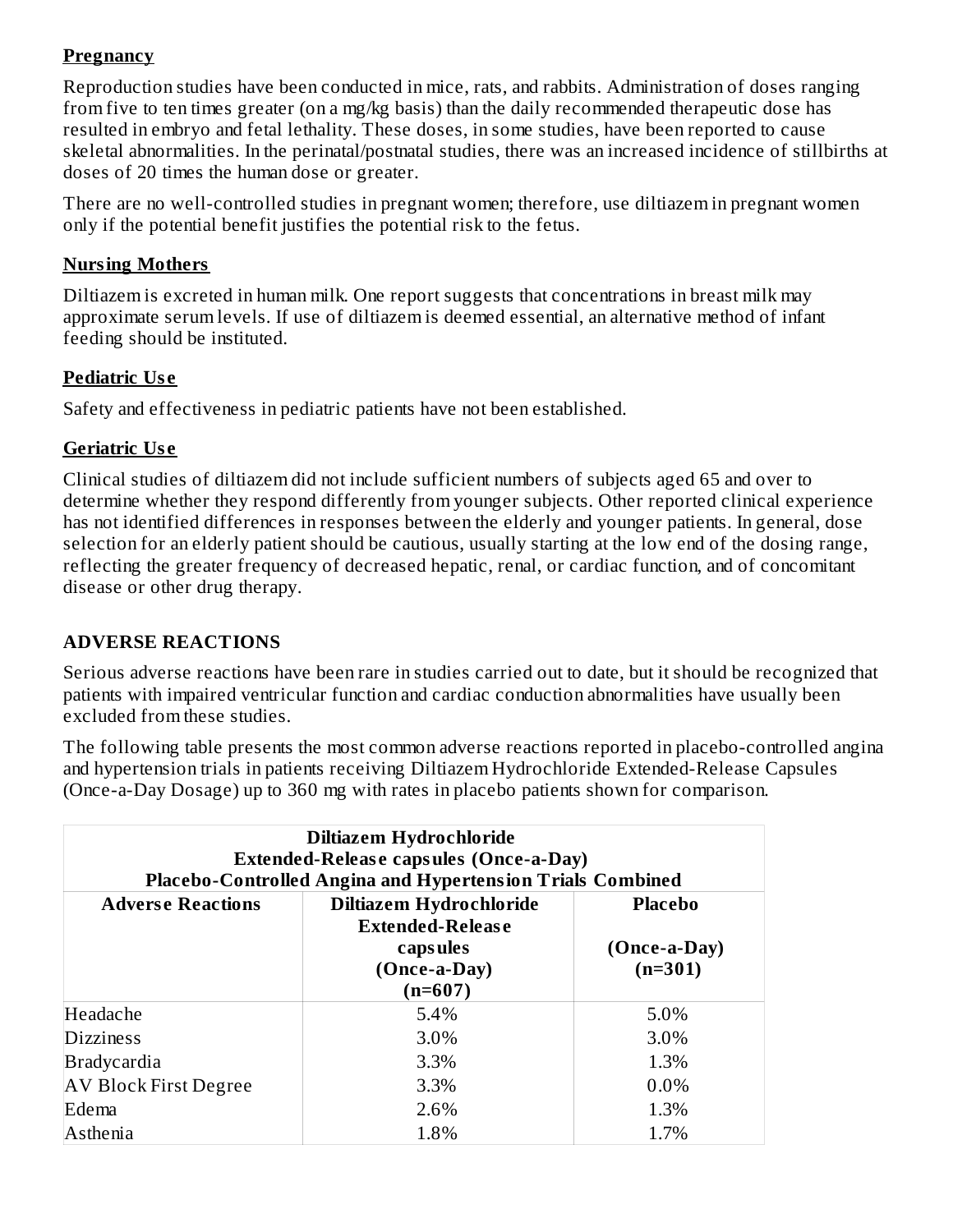In addition, the following events were reported infrequently (less than 1%) in angina or hypertension trials:

**Cardiovas cular:** Congestive heart failure, palpitations, syncope, ventricular extrasystoles.

**Nervous System:** Abnormal dreams, amnesia, depression, gait abnormality, hallucinations, insomnia, nervousness, paresthesia, personality change, somnolence, tinnitus, tremor.

**Gastrointestinal:** Anorexia, constipation, diarrhea, dry mouth, dysgeusia, dyspepsia, mild elevations of SGOT, SGPT, LDH, and alkaline phosphatase (see **WARNINGS, Acute Hepatic Injury**), thirst, vomiting, weight increase.

**Dermatological:** Petechiae, photosensitivity, pruritus, urticaria.

**Other:** Amblyopia, CPK increase, dyspnea, epistaxis, eye irritation, hyperglycemia, hyperuricemia, impotence, muscle cramps, nasal congestion, nocturia, osteoarticular pain, polyuria, sexual difficulties.

The following postmarketing events have been reported infrequently in patients receiving diltiazem: acute generalized exanthematous pustulosis, allergic reactions, alopecia, angioedema (including facial or periorbital edema), asystole, erythema multiforme (including Stevens-Johnson syndrome, toxic epidermal necrolysis), exfoliative dermatitis, extrapyramidal symptoms, gingival hyperplasia, hemolytic anemia, increased bleeding time, leukopenia, photosensitivity (including lichenoid keratosis and hyperpigmentation at sun-exposed skin areas), purpura, retinopathy, myopathy, and thrombocytopenia. In addition, events such as myocardial infarction have been observed which are not readily distinguishable from the natural history of the disease in these patients. A number of well-documented cases of generalized rash, some characterized as leukocytoclastic vasculitis, have been reported. However, a definitive cause and effect relationship between these events and diltiazem therapy is yet to be established.

To report SUSPECTED ADVERSE REACTIONS, contact Valeant Pharmaceuticals North America LLC at 1-800-321-4576 or FDA at 1-800-FDA-1088 or www.fda.gov/medwatch.

# **OVERDOSAGE**

The oral  $LD_{50}$ s in mice and rats range from 415 to 740 mg/kg and from 560 to 810 mg/kg, respectively. The intravenous  $\mathrm{LD}_{50}$ s in these species were 60 and 38 mg/kg, respectively. The oral  $\mathrm{LD}_{50}$  in dogs is considered to be in excess of 50 mg/kg, while lethality was seen in monkeys at 360 mg/kg.

The toxic dose in man is not known. Because of its extensive metabolism, blood levels after a standard dose of diltiazem can vary over tenfold, limiting the usefulness of blood levels in overdose cases.

There have been reports of diltiazem overdose in amounts ranging from <1 g to 18 g. Of cases with known outcome, most patients recovered and in cases with a fatal outcome, the majority involved multiple drug ingestion.

Events observed following diltiazem overdose included bradycardia, hypotension, heart block, and cardiac failure. Most reports of overdose described some supportive medical measure and/or drug treatment. Bradycardia frequently responded favorably to atropine, as did heart block, although cardiac pacing was also frequently utilized to treat heart block. Fluids and vasopressors were used to maintain blood pressure and in cases of cardiac failure, inotropic agents were administered. In addition, some patients received treatment with ventilatory support, gastric lavage, activated charcoal, and/or intravenous calcium.

In the event of overdose or exaggerated response, appropriate supportive measures should be employed in addition to gastrointestinal decontamination. Diltiazem does not appear to be removed by peritoneal or hemodialysis. Limited data suggest that plasmapheresis or charcoal hemoperfusion may hasten diltiazem elimination following overdose. Based on the known pharmacological effects of diltiazem and/or reported clinical experiences, the following measures may be considered: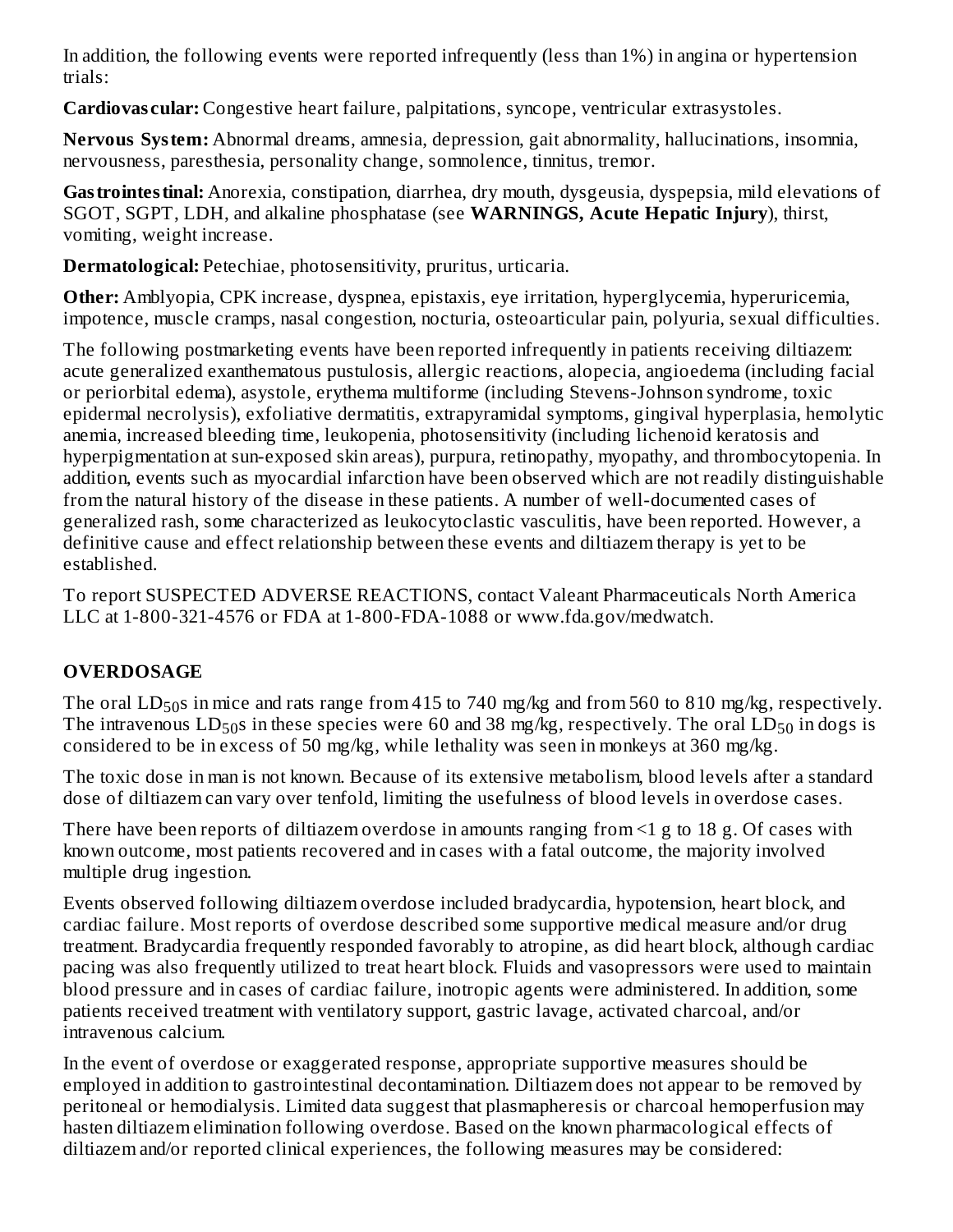**Bradycardia:** Administer atropine (0.60 to 1.0 mg). If there is no response to vagal blockade, administer isoproterenol cautiously.

**High-Degree AV Block:** Treat as for bradycardia above. Fixed high-degree AV block should be treated with cardiac pacing.

**Cardiac Failure:** Administer inotropic agents (isoproterenol, dopamine, or dobutamine) and diuretics.

**Hypotension:** Vasopressors (e.g., dopamine or norepinephrine).

Actual treatment and dosage should depend on the severity of the clinical situation and the judgment and experience of the treating physician.

# **DOSAGE AND ADMINISTRATION**

Patients controlled on diltiazem alone or in combination with other medications may be switched to Diltiazem Hydrochloride Extended-Release Capsules (Once-a-Day Dosage) at the nearest equivalent total daily dose. Higher doses of Diltiazem Hydrochloride Extended-Release Capsules (Once-a-Day Dosage) may be needed in some patients. Monitor patients closely. Subsequent titration to higher or lower doses may be necessary. There is limited general clinical experience with doses above 360 mg, but doses to 540 mg have been studied in clinical trials. The incidence of side effects increases as the dose increases with first-degree AV block, dizziness, and sinus bradycardia bearing the strongest relationship to dose.

**Hypertension:** Adjust dosage to individual patient needs. When used as monotherapy, reasonable starting doses are 180 to 240 mg once daily, although some patients may respond to lower doses. Maximum antihypertensive effect is usually observed by 14 days of chronic therapy; therefore, schedule dosage adjustments accordingly. The usual dosage range studied in clinical trials was 240 to 360 mg once daily. Individual patients may respond to higher doses of up to 480 mg once daily.

**Angina:** Dosages for the treatment of angina should be adjusted to each patient's needs, starting with a dose of 120 or 180 mg once daily. Individual patients may respond to higher doses of up to 480 mg once daily. When necessary, titration may be carried out over a 7- to 14-day period.

# **Concomitant Us e with Other Cardiovas cular Agents**

**Sublingual NTG:** May be taken as required to abort acute anginal attacks during Diltiazem Hydrochloride Extended-Release Capsules (Once-a-Day Dosage) therapy.

**Prophylactic Nitrate Therapy:** Diltiazem Hydrochloride Extended-Release Capsules (Once-a-Day Dosage) may be safely coadministered with short- and long-acting nitrates.

# **Beta-Blockers:** (See **WARNINGS** and **PRECAUTIONS**).

**Antihypertensives:** Diltiazem Hydrochloride Extended-Release Capsules (Once-a-Day Dosage) has an additive antihypertensive effect when used with other antihypertensive agents. Therefore, the dosage of Diltiazem Hydrochloride Extended-Release Capsules (Once-a-Day Dosage) or the concomitant antihypertensives may need to be adjusted when adding one to the other.

# **HOW SUPPLIED**

Product: 71335-0634 NDC: 71335-0634-1 30 CAPSULE, EXTENDED RELEASE in a BOTTLE NDC: 71335-0634-2 90 CAPSULE, EXTENDED RELEASE in a BOTTLE Product: 71335-0867 NDC: 71335-0867-1 30 CAPSULE, EXTENDED RELEASE in a BOTTLE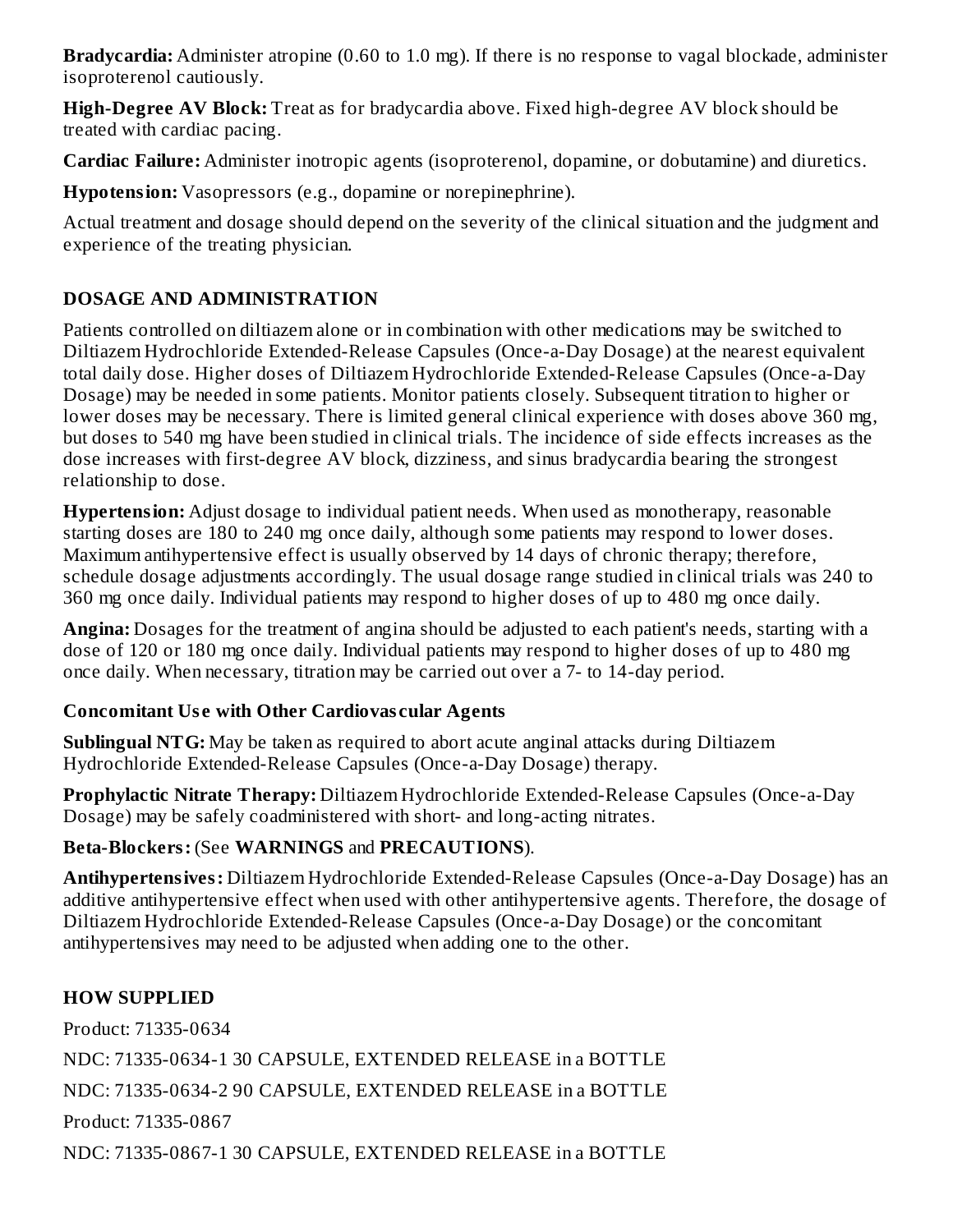NDC: 71335-0867-2 90 CAPSULE, EXTENDED RELEASE in a BOTTLE NDC: 71335-0867-3 18 CAPSULE, EXTENDED RELEASE in a BOTTLE Product: 71335-1389

NDC: 71335-1389-1 30 CAPSULE, EXTENDED RELEASE in a BOTTLE

NDC: 71335-1389-2 90 CAPSULE, EXTENDED RELEASE in a BOTTLE

#### **Manufactured for:**

Oceanside Pharmaceuticals, a division of Valeant Pharmaceuticals North America LLC Bridgewater, NJ 08807 USA

#### **By:**

Valeant Pharmaceuticals International, Inc. Steinbach, MB Canada R5G 1Z7

©Valeant Pharmaceuticals North America LLC

9430502

20001874

Rev. 02/2017

## **Diltiazem ER 180mg Capsule**



**Diltiazem Hcl ER 240mg Capsule**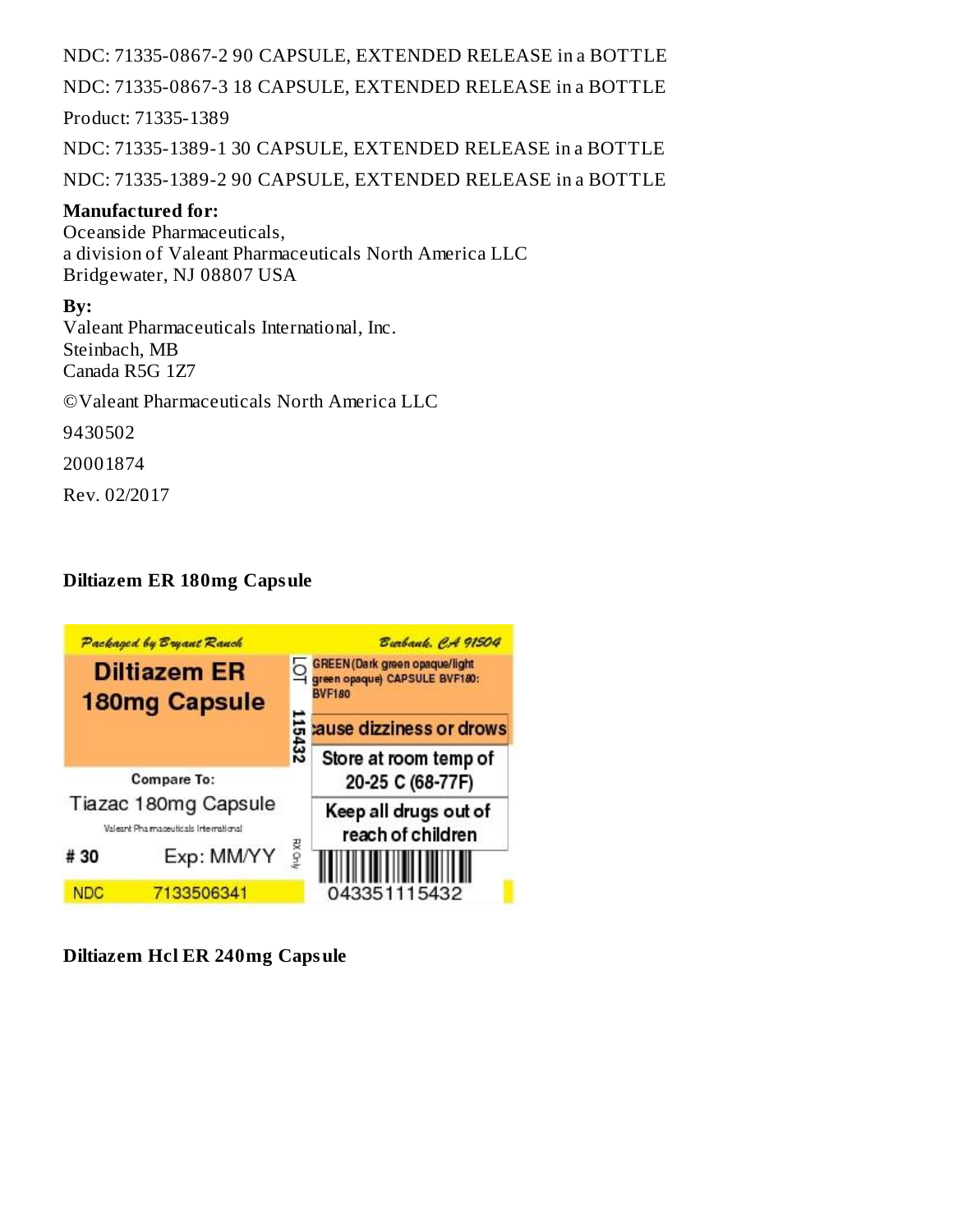

# Cartia XT 120mg Capsule



| <b>DILTIAZEM HYDROCHLORIDE</b>                                               |                                                   |  |  |                                                  |          |  |  |
|------------------------------------------------------------------------------|---------------------------------------------------|--|--|--------------------------------------------------|----------|--|--|
|                                                                              | diltiazem hydrochloride capsule, extended release |  |  |                                                  |          |  |  |
|                                                                              |                                                   |  |  |                                                  |          |  |  |
| <b>Product Information</b>                                                   |                                                   |  |  |                                                  |          |  |  |
| Product Type                                                                 | HUMAN PRESCRIPTION DRUG                           |  |  | Item Code (Source) NDC:71335-0634(NDC:68682-994) |          |  |  |
| <b>Route of Administration</b>                                               | ORAL                                              |  |  |                                                  |          |  |  |
|                                                                              |                                                   |  |  |                                                  |          |  |  |
|                                                                              |                                                   |  |  |                                                  |          |  |  |
| <b>Active Ingredient/Active Moiety</b>                                       |                                                   |  |  |                                                  |          |  |  |
|                                                                              | <b>Ingredient Name</b>                            |  |  | <b>Basis of Strength</b>                         | Strength |  |  |
| DILTIAZEM HYDRO CHLORIDE (UNII: OLH94387TE) (DILTIAZEM -<br>UNII:EE92BBP03H) |                                                   |  |  | DILTIAZEM HYDROCHLORIDE 180 mg                   |          |  |  |
|                                                                              |                                                   |  |  |                                                  |          |  |  |
|                                                                              |                                                   |  |  |                                                  |          |  |  |
| <b>Inactive Ingredients</b>                                                  |                                                   |  |  |                                                  |          |  |  |
|                                                                              | <b>Ingredient Name</b>                            |  |  |                                                  | Strength |  |  |
| D&C Yellow no. 10 (UNII: 35SW5USQ3G)                                         |                                                   |  |  |                                                  |          |  |  |
| FD&C Green no. 3 (UNII: 3P3ONR6O1S)                                          |                                                   |  |  |                                                  |          |  |  |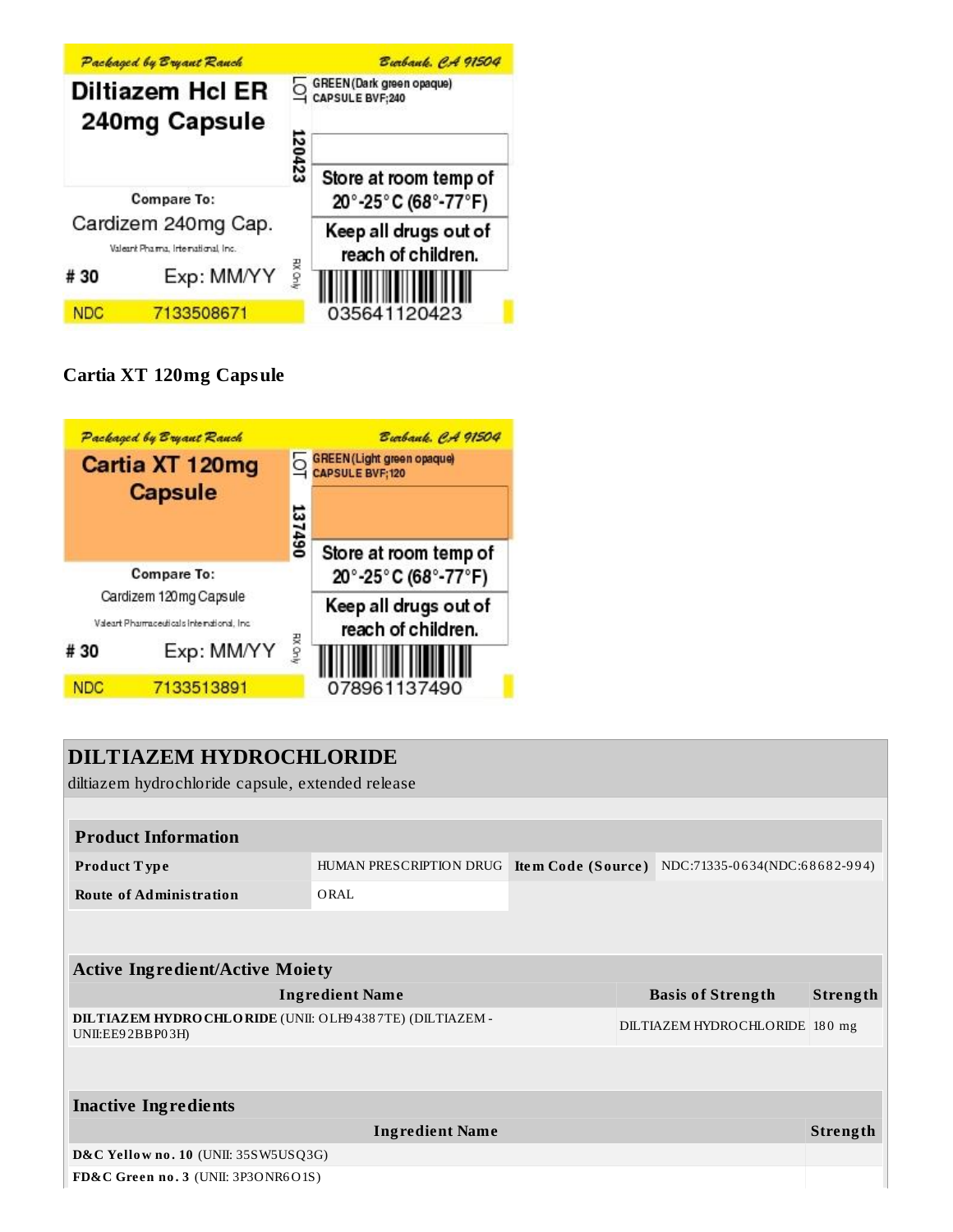Magnesium Stearate (UNII: 70097M6I30)

Polysorbate 80 (UNII: 6OZP39ZG8H)

SUCROSE STEARATE (UNII: 274KW0O50M)

Talc (UNII: 7SEV7J4R1U)

Titanium Dioxide (UNII: 15FIX9V2JP)

ETHYL ACRYLATE AND METHYL METHACRYLATE COPOLYMER (2:1; 750000 MW) (UNII: P2OM2Q86BI)

**GELATIN, UNSPECIFIED (UNII: 2G86QN327L)** 

HYPROMELLOSE, UNSPECIFIED (UNII: 3NXW29V3WO)

MICRO CRYSTALLINE CELLULO SE (UNII: OP1R32D61U)

PO VIDONE, UNSPECIFIED (UNII: FZ989GH94E)

#### **Product Characteristics**

| Color           | GREEN (Dark green opaque/light green opaque) | Score               | no score       |
|-----------------|----------------------------------------------|---------------------|----------------|
| <b>Shape</b>    | <b>CAPSULE</b>                               | <b>Size</b>         | 22mm           |
| Flavor          |                                              | <b>Imprint Code</b> | <b>BVF:180</b> |
| <b>Contains</b> |                                              |                     |                |

#### $\mathbf{p}_{\mathbf{a}c}$ kaging

|   | 14.1145   |                                                                                 |                                         |  |  |  |  |  |
|---|-----------|---------------------------------------------------------------------------------|-----------------------------------------|--|--|--|--|--|
| # | Item Code | Package Description                                                             | Marketing Start Date Marketing End Date |  |  |  |  |  |
|   |           | $1 \text{ NDC}:71335-0634-1$ 30 in 1 BOTTLE; Type 0: Not a Combination Product  | 0 1/0 5/20 18                           |  |  |  |  |  |
|   |           | $\mid$ 2   NDC:71335-0634-2   90 in 1 BOTTLE; Type 0: Not a Combination Product | 0 1/0 5/20 18                           |  |  |  |  |  |

# **Marketing Information**

| <b>Marketing Category</b> | <b>Application Number or Monograph Citation</b> | Marketing Start Date | <b>Marketing End Date</b> |
|---------------------------|-------------------------------------------------|----------------------|---------------------------|
| ANDA                      | ANDA075116                                      | 12/28/1999           |                           |
|                           |                                                 |                      |                           |

# **DILTIAZEM HYDROCHLORIDE**

diltiazem hydrochloride capsule, extended release

| <b>Product Information</b>                                                    |                         |                    |                          |                                |                 |  |
|-------------------------------------------------------------------------------|-------------------------|--------------------|--------------------------|--------------------------------|-----------------|--|
| Product Type                                                                  | HUMAN PRESCRIPTION DRUG | Item Code (Source) |                          | NDC:71335-0867(NDC:68682-997)  |                 |  |
| <b>Route of Administration</b>                                                | ORAL                    |                    |                          |                                |                 |  |
|                                                                               |                         |                    |                          |                                |                 |  |
|                                                                               |                         |                    |                          |                                |                 |  |
| <b>Active Ingredient/Active Moiety</b>                                        |                         |                    |                          |                                |                 |  |
| <b>Ingredient Name</b>                                                        |                         |                    | <b>Basis of Strength</b> | <b>Strength</b>                |                 |  |
| DILTIAZEM HYDRO CHLO RIDE (UNII: OLH94387TE) (DILTIAZEM -<br>UNII:EE92BBP03H) |                         |                    |                          | DILTIAZEM HYDROCHLORIDE 240 mg |                 |  |
|                                                                               |                         |                    |                          |                                |                 |  |
|                                                                               |                         |                    |                          |                                |                 |  |
| <b>Inactive Ingredients</b>                                                   |                         |                    |                          |                                |                 |  |
|                                                                               | <b>Ingredient Name</b>  |                    |                          |                                | <b>Strength</b> |  |
| D&C Yellow no. 10 (UNII: 35SW5USQ3G)                                          |                         |                    |                          |                                |                 |  |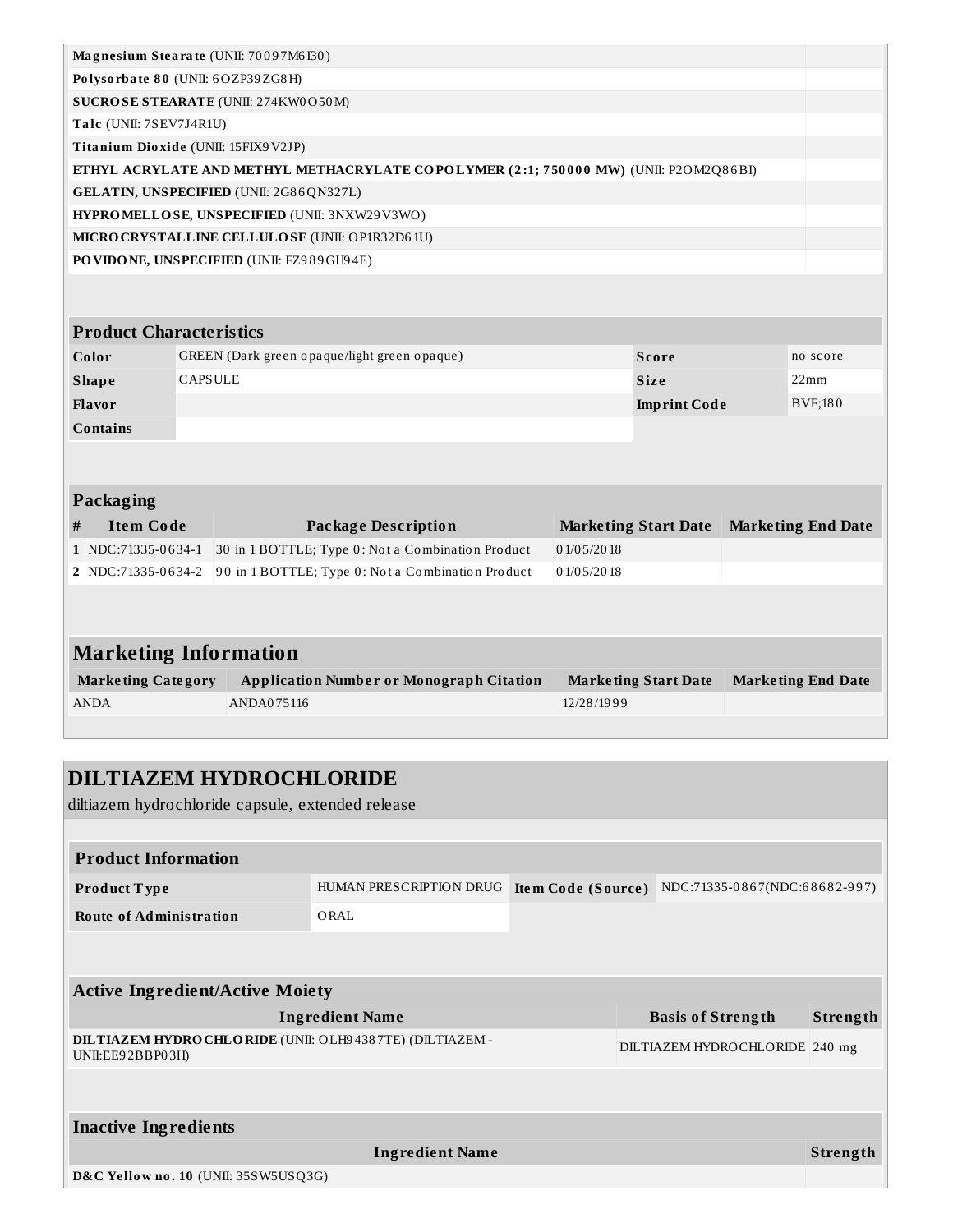|  | <b>FD&amp;C Green no. 3 (UNII: 3P3ONR6O1S)</b> |
|--|------------------------------------------------|
|--|------------------------------------------------|

Magnesium Stearate (UNII: 70097M6I30)

Polysorbate 80 (UNII: 6OZP39ZG8H)

**SUCROSE STEARATE (UNII: 274KW0 O50 M)** 

Talc (UNII: 7SEV7J4R1U)

Titanium Dioxide (UNII: 15FIX9V2JP)

#### ETHYL ACRYLATE AND METHYL METHACRYLATE COPOLYMER (2:1; 750000 MW) (UNII: P2OM2Q86BI)

**GELATIN, UNSPECIFIED (UNII: 2G86QN327L)** 

HYPROMELLOSE, UNSPECIFIED (UNII: 3NXW29V3WO)

MICRO CRYSTALLINE CELLULO SE (UNII: OP1R32D61U)

PO VIDONE, UNSPECIFIED (UNII: FZ989GH94E)

#### **Product Characteristics**

| Color           | GREEN (Dark green opaque) | Score               | no score |
|-----------------|---------------------------|---------------------|----------|
| Shape           | CAPSULE                   | <b>Size</b>         | 23mm     |
| Flavor          |                           | <b>Imprint Code</b> | BVF:240  |
| <b>Contains</b> |                           |                     |          |

#### Packaging

| Item Code | <b>Package Description</b>                                           | <b>Marketing Start Date</b> | <b>Marketing End Date</b> |
|-----------|----------------------------------------------------------------------|-----------------------------|---------------------------|
|           | 1 NDC:71335-0867-3 18 in 1 BOTTLE; Type 0: Not a Combination Product | 06/21/2018                  |                           |
|           | 2 NDC:71335-0867-1 30 in 1 BOTTLE; Type 0: Not a Combination Product | 06/21/2018                  |                           |
|           | 3 NDC:71335-0867-2 90 in 1 BOTTLE; Type 0: Not a Combination Product | 06/21/2018                  |                           |

## **Marketing Information**

| <b>Marketing Category</b> | <b>Application Number or Monograph Citation</b> | <b>Marketing Start Date</b> | <b>Marketing End Date</b> |
|---------------------------|-------------------------------------------------|-----------------------------|---------------------------|
| ANDA                      | ANDA075116                                      | 12/28/1999                  |                           |

# **DILTIAZEM HYDROCHLORIDE** diltiazem hydrochloride capsule, extended release **Product Information** HUMAN PRESCRIPTION DRUG Item Code (Source) NDC:71335-1389(NDC:68682-993) Product Type **Route of Administration** ORAL **Active Ingredient/Active Moiety Ingredient Name Basis of Strength** Strength DILTIAZEM HYDRO CHLORIDE (UNII: OLH94387TE) (DILTIAZEM -DILTIAZEM HYDROCHLORIDE 120 mg UNII:EE92BBP03H)

**Inactive Ingredients**